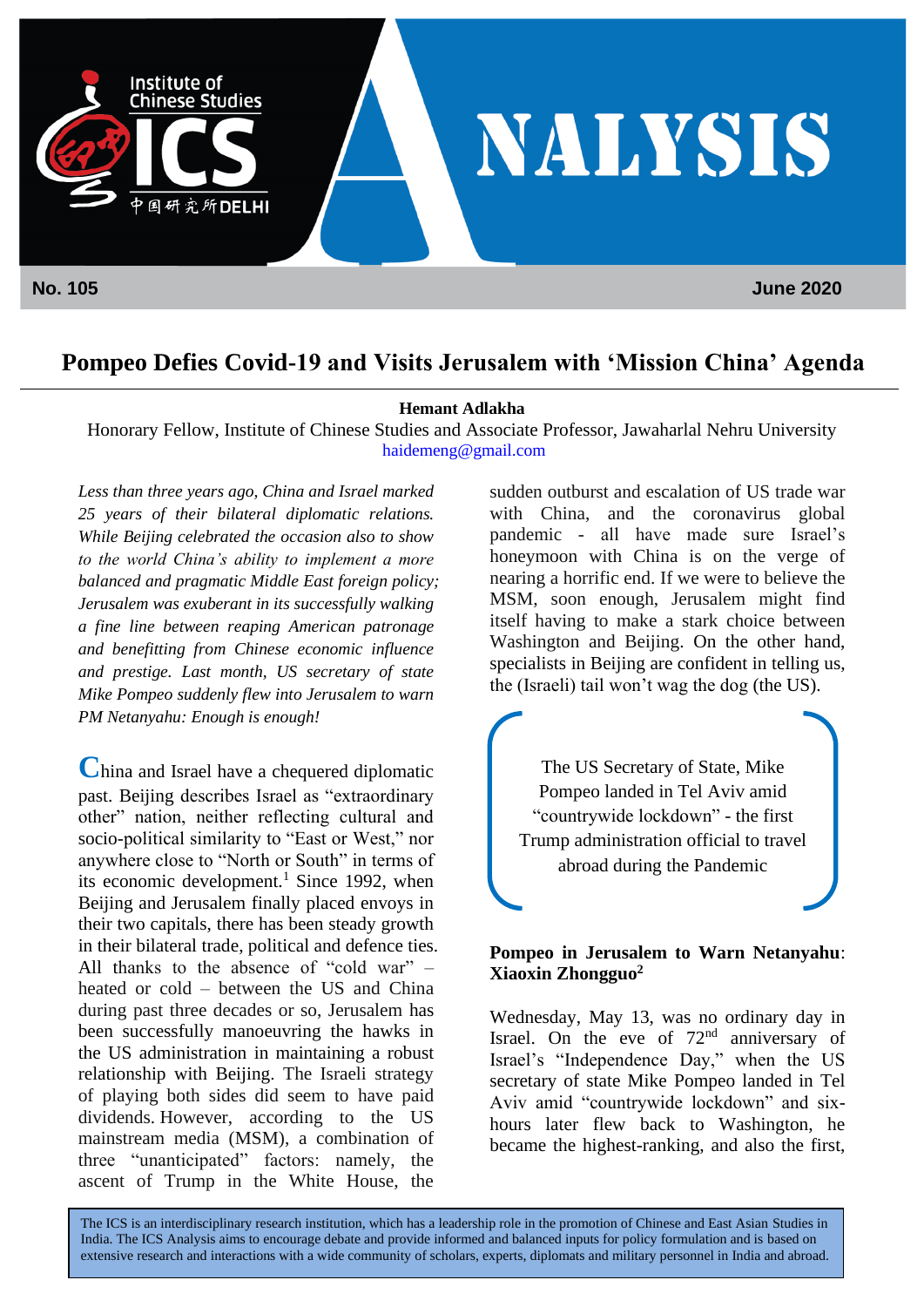Trump administration official to travel abroad during the pandemic.

Prime Minister Netanyahu's new cabinet, scheduled to be sworn-in the following day, flouted its own 14-day quarantine rule for all foreign visitors, for the extraordinary guest on an extraordinary mission. Although Pompeo did emerge from the aircraft at the Ben Gurion International Airport flaunting his stars and stripes patterned face mask, both the mask as well as "diplomatic" niceties behind it had vanished by the time he entered the Chagall State Hall in the Knesset building. According to media reports in Israel, though hard to believe, the 70-year old veteran and Israel's longest-serving Prime Minister Benjamin Netanyahu, who has dominated Israel-US relations for over a decade, himself was clueless of the urgency of why Pompeo had to rush to Jerusalem a mere four days after his father having passed away. Sophie Shulman of *Calcalist*, Israel's leading *Financial Daily* claimed, the former CIA director who is known for his unyielding loyalty to President Trump and who has enjoyed unparalleled longevity in the current Trump administration so far, was on a special mission: to demand all the US close allies, including Israel, choose the US side in its new "cold war" with communist China. "The US secretary of state's irregular visit to Israel was meant to signal that the trade war with China is escalating in the wake of Covid-19," she wrote.<sup>3</sup>

Without mincing words, Pompeo bluntly let it be known to Israeli officials and public alike, that Beijing gaining access to Israeli infrastructure will not only put the country's citizens to risk, it will also endanger the US capacity to work alongside Israel on key projects.

Pompeo's visit is being viewed as the first concrete step amid an intense US campaign to rally Five Eye Alliance countries against the Chinese government. Risking Covid-19, the

secretary of state barely spent six hours in Jerusalem, one-fourth of the round-trip flying hours between the two capitals. On the face of it, his [Pompeo's] top agenda was to 'order' Netanyahu to review the participation of a Hong Kong-based company Hutchison Water in a government tender for the construction of a \$1.5 billion Sorek 2 desalination plant, south of Tel Aviv. However, the urgency and a greater mission of the visit were revealed in an interview with public television aired hours after Pompeo met with Netanyahu. Without mincing words, Pompeo bluntly let it be known to Israeli officials and public alike, that Beijing gaining access to Israeli infrastructure will not only put the country's citizens to risk, it will also endanger the US capacity to work alongside Israel on key projects. Pompeo's public remarks must be viewed in the context of US concerns over the possibility of the Chinese government-backed company winning the tender, especially with the project-site near an Israeli military base which is also used by the US frequently.

### **Israel Willing to Walk Tightrope to Woo Beijing**

As expected, in less than two weeks after Pompeo flew back to Washington, Israel announced IDE Technologies, a local company, as winner of the bid to construct the country's biggest and most ambitious water project. This was the third time – the previous two cancelled deals were both in the arena of sensitive defence technology – in two decades, Israel cancelled a major project with a Chinese company under the US pressure. Interestingly, on two of the three occasions, the deals had been initiated and signed under Netanyahu himself. The first deal, the Israeli Phalcon early warning system (AWACS) was signed by Netanyahu during his visit to Beijing in  $1998<sup>4</sup>$ , and the other, the 2005 Harpy anti-radar missile agreement was scrapped when the Likud party was in power. It is understandable what draws Israel towards the largest military equipment and defence technology customer in the world.

What is more intriguing is why would Jerusalem risk, especially in the backdrop of its largely pro-America "nationalist" population,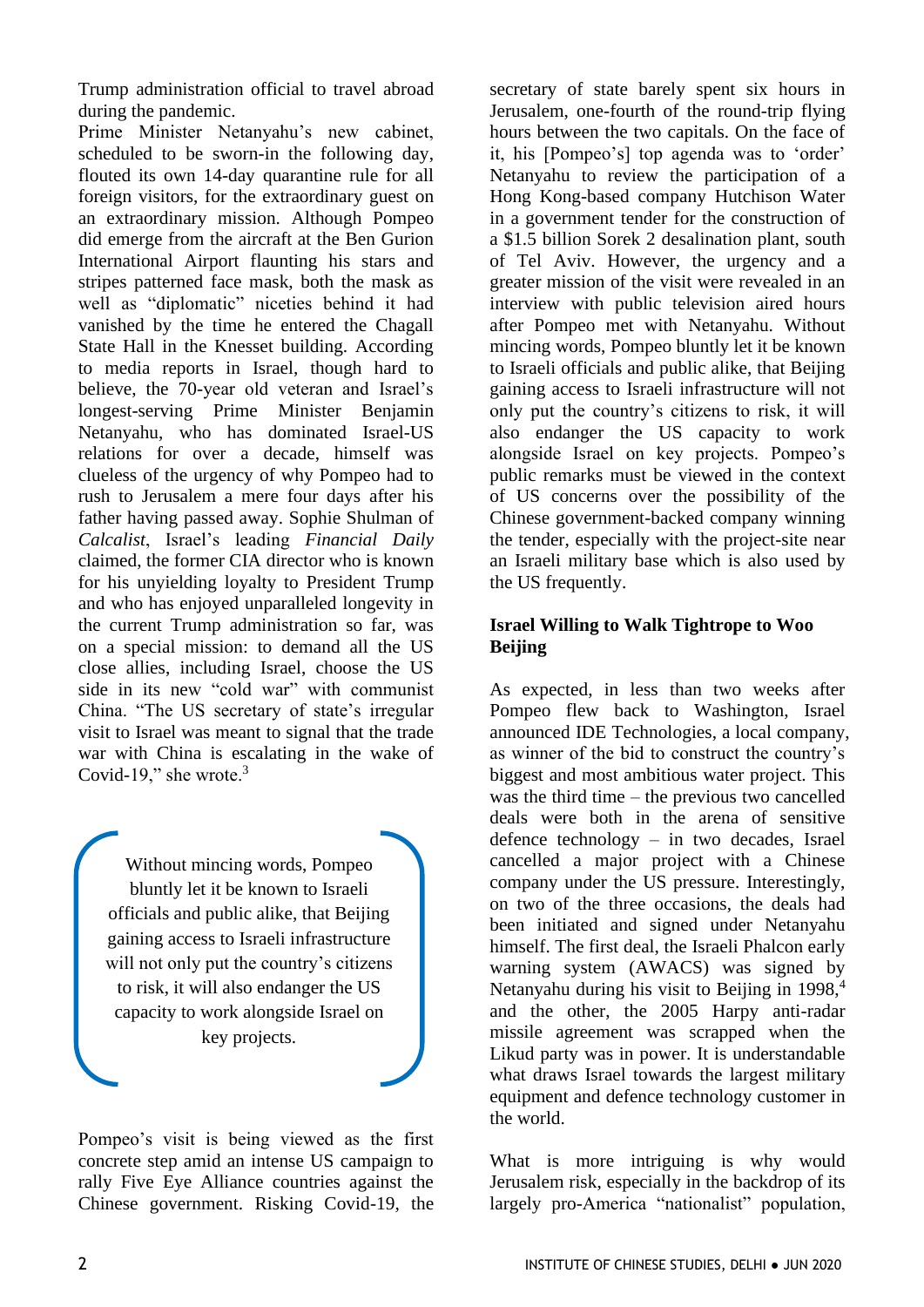jeopardizing relations with a country that not only provides it with \$3 billion annual aid and unconditional, blind support, but is also the Jewish state's chief protector? Possibly for two reasons: one symbolic, the other more real. Pompeo's "flying" visit coincided with the second anniversary of the US embassy being moved to Jerusalem. This was a move which Beijing had not only condemned but also called "unlawful."

On the political and economic front, just like the US unilateral recognition of Jerusalem as the capital in December 2017, the rejecting of Hutcheson Water bid for the desalination plant is viewed by Beijing as a big setback, as reported in the US press. For Beijing considers Israel as a tech powerhouse and big stop in the Middle East on its ambitious Belt and Road Initiative (BRI), especially since Xi Jinping and visiting Netanyahu signed a "comprehensive innovation partnership" agreement in the Chinese capital on the occasion of silver jubilee celebrations of their diplomatic relations. According to Yoram Evron, a senior lecturer with the Department of Asian Studies at the University of Haifa, as US-China tensions rose, more cooperation between Israel and China would come under pressure because it was deemed "sensitive" by Washington. "Israel has a clear interest in having a relationship with China in many areas, both politically and economically, considering China's rising profile in the world and presence in the Middle East," Evron recently told *South China Morning Post*. 5

China will continue to push forward its relations with Israel undeterred by the US annoyance and unhappiness with the latter – *Editor, Palestine Chronicles*

#### **Undeterred by Pompeo Visit, Beijing Determined to Continue to Strengthen Ties with Jerusalem**

For China, Israel is important for reasons different from why Jerusalem is keen in

wooing Beijing. But how have the Chinese viewed Pompeo's visit to Jerusalem and its major fallout in terms of the desalination project not going the China way?

A Chinese-language 3-minute video news clip released by *Global Times* sponsored *ifeng TV* a couple of days after Pompeo's visit, declared the visit "unsuccessful." Dismissive of the US ability to influence Israel to sever ties with China, *ifeng TV* commentary claimed "despite not awarding Hong Kong's C K Hutchinson the tender to build \$1.5 billion water desalination plant under the US pressure, Israel is pressing ahead with other trade deals with China – highlighting a substantial gap in the positions of two countries – Israel and the US – on whether commerce with China poses a security threat."<sup>6</sup> Substantiating the above claim, a popular WhatsApp news portal *Toutiao* carried a story on the current state of China's relations with Israel. *Toutiao* cited from a recent statement made by Michael Bornstein Oren, Israel's former envoy to Washington: "Israel sees China as an opportunity. For the United States, China is a threat – a three-pronged threat that's strategic, commercial, and technological."<sup>7</sup>

Ramzy Baroud, the editor of *Palestine Chronicles*, also reckons China will continue to push forward its relations with Israel undeterred by the US annoyance and unhappiness with the latter. "The visit by vice president Wang Qishan to Israel in 2018 was part of this Chinese strategy," Baroud noted.<sup>8</sup> Following China-Israel new comprehensive innovative partnership agreement in 2017 and Wang's visit, the bilateral trade has been growing exponentially and reached over \$14 billion, the second largest and next only to the US-Israel bilateral trade, Baroud said. Last month, Shu Meng, a researcher and specialist on Middle Eastern Studies at the Shanghai Institute of International Studies (SIIS), told *Nikki Asian Review* in an interview "[Especially] in terms of technical and military cooperation, the United States has stood in the way of the development of China-Israel relations. Nevertheless, the continuous development of the bilateral relations will remain a major trend."<sup>9</sup>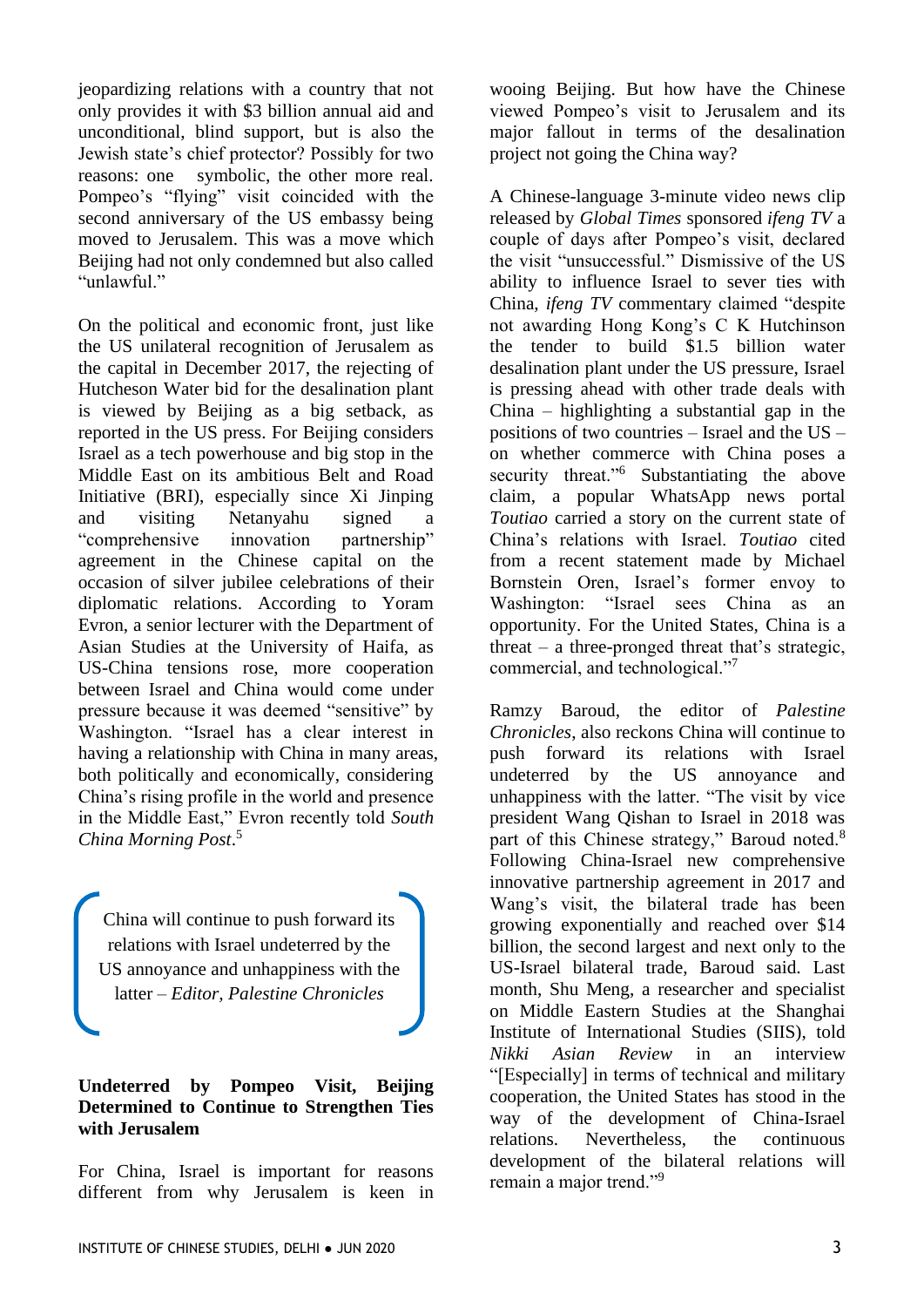#### **Growing Trade and Commercial Ties**

The Chinese embassy in Jerusalem released a strongly-worded statement in response to Pompeo's warning to Israel against Chinese participation in infrastructure projects citing "security concerns." The embassy press release said, "Over the past few years, Pompeo has been labelling Chinese products, investments and personnel as 'security risks' without producing any concrete evidence."<sup>10</sup> Last week, the official Chinese news agency Xinhua reported Israeli exports to China rose 9.8 percent year on year during the first five months of 2020, despite the COVID-19 pandemic. Citing Israel's Central Bureau of Statistics, Xinhua report stated "the figures also show a 7.9-percent increase in Israeli imports from China, from 682 million dollars in May 2019 to 736 million dollars in May this year."<sup>10</sup> A few days earlier, a report in *Global Times* (GT) claimed "The close business ties between China and Israel, particularly in the high-tech sector, won't be dented by the US."<sup>11</sup>

Besides trade, a major attraction for the Chinese businesses in Israel is the country's image of a world-renowned nation with more than 6,000 hi-tech start-ups and over 350 R&D centres funded by multinational companies.

Unaffected by external factors – natural or political – China-Israel bilateral trade and investment activities this year have been on the increase. The bilateral trade rose 18 percent year-on-year in the first four months of 2020, hitting \$4.87 billion. Double-digit growth against the backdrop of COVID-19 and a global trade tumble showcases the high complementarity of the two countries' economies, the Xinhua News reported in May. Besides trade, a major attraction for the Chinese businesses in Israel is the country's image of a world-renowned nation with more than 6,000 hi-tech start-ups and over 350 R&D centres funded by multinational companies. This has been a major incentive for the Chinese investments into Israel. According to the Tel Aviv-based IVC Research Centre, there has

been exponential growth in the Chinese investment in the country, especially in the tech companies. From 2016 to May 2020, Chinese investors provided \$1.43 billion in financing for Israeli tech companies. In 2018, Chinese investors made direct investments in 12 percent of local funding rounds, compared to 7.5 percent to 9 percent for the three years prior. "Big Chinese firms including Ping An, Alibaba, Baidu and Lenovo Group have significantly invested in many Israeli companies and venture capital funds," the IVC Research Centre told the GT recently.<sup>13</sup> Benjamin Peng, founder and CEO of the Israel Plan Organization (IPO), a non-profit organization focused on promoting and supporting Israel in China, told the Global Times a fortnight ago that "cooperation with Israeli high-tech firms would be a good substitute for Western companies as China is faces deliberate blocks on several Western fronts."<sup>14</sup>

#### **Establishment of Diplomatic Ties has benefitted both China and Israel**

Zhejiang Foreign Language University Professor Ma Xiaolin, eminent Arabic scholar and internationally well-known Middle Eastern Studies expert, described Pompeo visit as aimed at killing not just two but "four birds" with one stone.<sup>15</sup> The four birds are, to reassert enduring US-Israeli alliance; to demonstrate US responsibility to safeguard Israel; to coordinate and push forward "the deal of the century" Trump Peace Plan; and to tear apart Israel-China bilateral relations. In an article for the widely read *Beijing Youth Daily* and later picked up by the authoritative CPC mouthpiece *People's Daily,* Professor Ma cited a *Jerusalem Post* report to highlight "anti-China" smear campaign as one of the chief purposes of the Pompeo visit. *Jerusalem Post* report had devoted far more newsprint space on what Pompeo deliberated on China than other issues on the agenda of his flash visit, Ma said. Calling Pompeo visit "unsuccessful", Professor Ma noted, "Sino-Israel relations have weathered several storms in the past. No top leader including Netanyahu has reacted to Pompeo's anti-China comments, which shows the secretary of state was only talking to himself."<sup>16</sup> "Establishment of diplomatic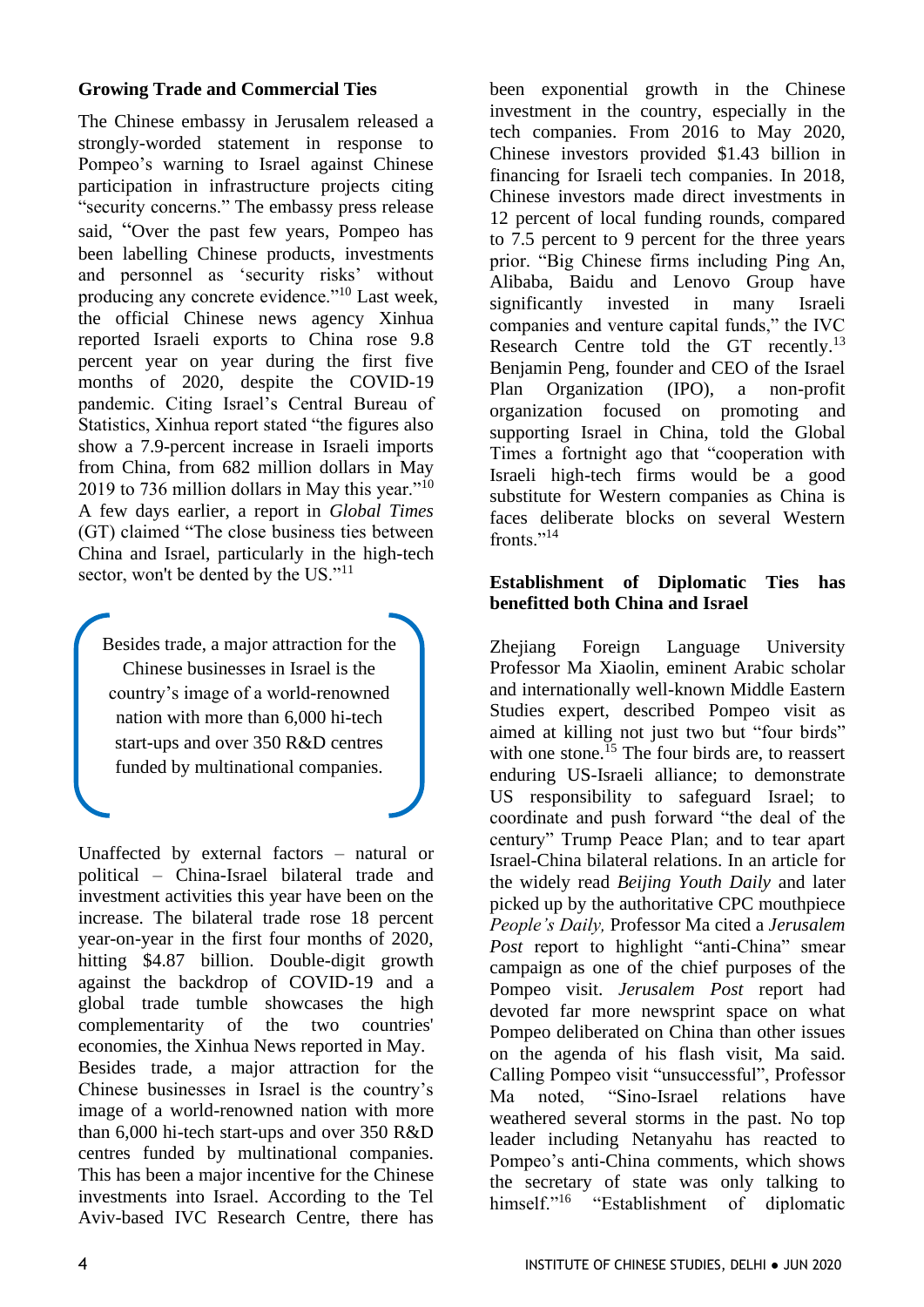relations has hugely benefitted both China and Israel, and has enhanced their respective diplomatic standing internationally. For China, leveraging good bilateral ties with Israel and therefore implement a more balanced, pragmatic Middle East policy will enhance its capability as responsible international player," is how Professor Yu Jianhua described the current equation between Beijing and Jerusalem. Yu, the vice president of China Middle East Studies Association, is also a researcher and deputy director of the Institute of International Studies under the Shanghai Social Sciences Academy. Exuding confidence in Israel's commitment to uphold growing Sino-Israeli political, economic and military relationship, Professor Yu spoke of how China has enabled Israel to end its "international isolation in general and in Asia in particular" since the establishment of their diplomatic relations. "Following China, several big and small countries in Asia went on a setting up diplomatic relations spree with Israel, notable names are India, Vietnam and Mongolia etc," he claimed.<sup>17</sup>

If China has been more exuberant in its reactions to the mounting pressure Israel is being subjected to by the US, the Israelis have adopted a more quiet and cautious approach.

Interestingly, by strengthening economic and commercial ties with Jerusalem, Beijing is also aiming at establishing itself as "friends" of both Israel and Palestine. In early April, President Xi Jinping sent a greetings message to the State of Palestine leader Mahmoud Abbas saying, "Beijing attaches great importance to developing Sino-Palestine ties, and hopes China and Palestine will together carry forward their cooperative and overall bilateral relationship."<sup>18</sup> A month ago, in a letter sent to the Palestine foreign minister Riyad Maliki, China's state councillor and foreign minister Wang Yi made a firm commitment to the Palestine cause and assured Maliki of China's concerns regarding Israel's

recent encroachment on Palestine territory.<sup>19</sup> According to a commentary in the *Jerusalem Post*, in the backdrop of daily escalating tensions between China and the US, "Palestine is striving hard to consolidate its relations with China. The ultimate aim of which is to put pressure on the Trump administration to stop Israel from exercising administrative control in parts of Jordan-West Bank areas."<sup>20</sup> Citing the remarks of a high Palestine official, the newspaper wrote: "We [Palestine] wish to see China playing a far greater role in the region. We see the Trump administration having no qualification to play a role in the Palestine-Israeli Peace Process because it is openly siding with Israel. Instead, China has all along stood with the Palestinian people." There are no reports whatsoever of Jerusalem's displeasure or objections to Xi's and Wang Yi's letters written to the Palestinian counterparts respectively.<sup>21</sup>

#### **US no Substitute for Chinese Investments in Israeli**

In a more forthcoming and candid op-ed piece, entitled "Pompeo's 5-point 'dirty' mission to backstab China in Israel," the *Huashanwanjian*  blogger Liang Shiwen, who is a widely popular and influential independent current affairs commentator, the following five "harms" have been done by Pompeo to China: snatched away the Sorek 2 water desalination project; eclipsed prospects of Shanghai International Port Group (SIPG) new container terminal at the Port of Haifa; forcing Israel to cut off all technical cooperation with Hua Wei; demanding Israel completely blockade all high-tech deals with China; and the fifth is a "flying knife" flew out of the White House after Pompeo returned home i.e. no Israel-China cooperation in sensitive arena. Attributing the "five knife" backstab-People's Republic of China-action plan to the US initiated anti-China Five Eyes (FVEY) plot, however, Liang Wenshi emphatically denied "China or Israel closing door on each other."<sup>22</sup> Zhou Rong, a senior research fellow at the Chongyang Institute for Financial Studies at the Renmin University of China, believes Israel holds a critical position for the US to the extent that the US is reluctant to harm Israel's interests, which include the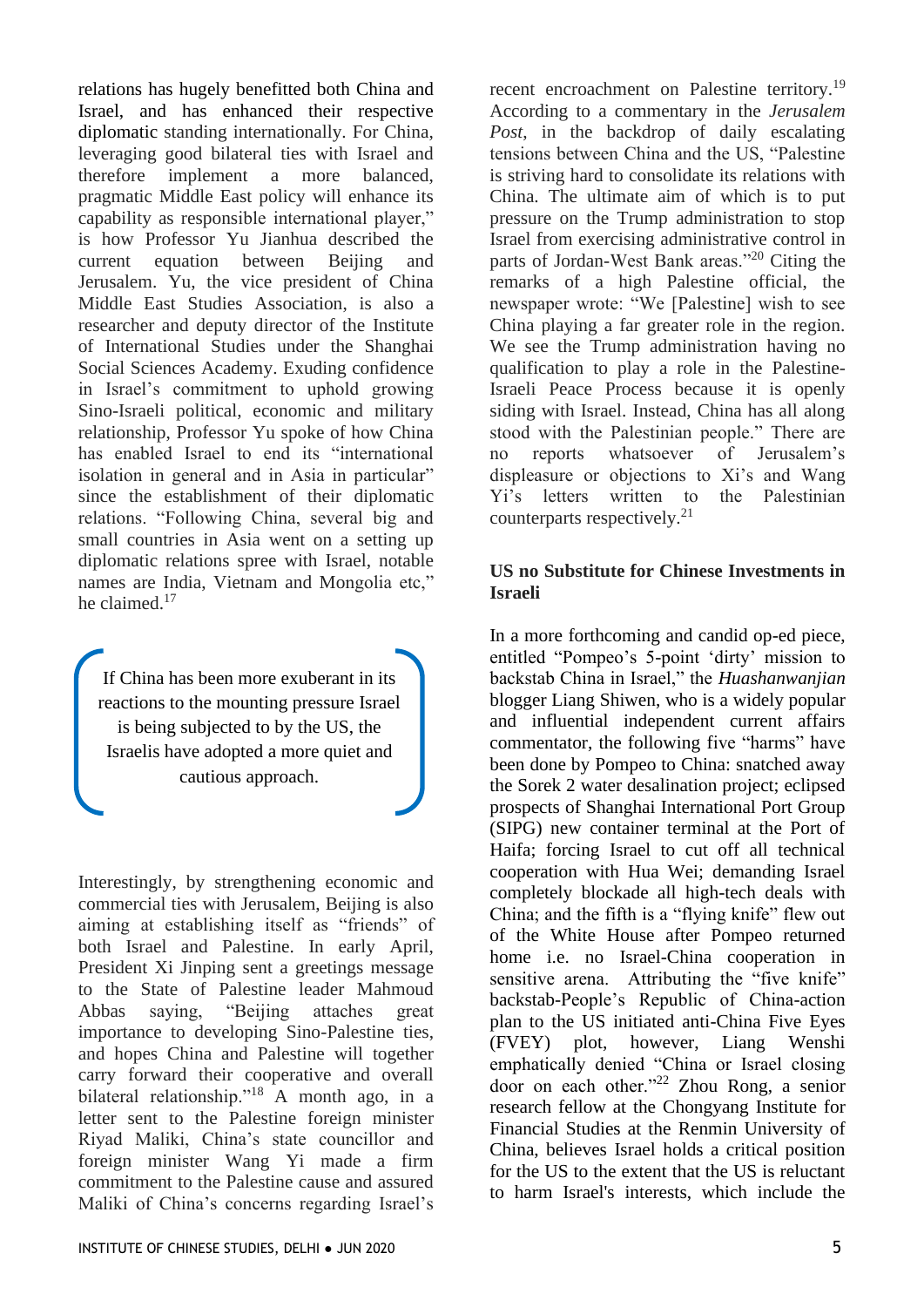latter's cooperation with China. In a recent interview to GT, exuding full confidence in Israeli commercial commitments to China, Zhou Rong said, "It is the US which is wooing Israel rather than the other way around, therefore the Israeli side won't care too much about the US' concerns."<sup>23</sup>

Further, if China has been more exuberant in its reactions to the mounting pressure Israel is being subjected to by the US, the Israelis have adopted a more quiet and cautious approach. Praising Chinese efficiency and welcoming billions of dollars in investments China is bringing into Israel, Professor Shaul Chorev, director of Israel's Maritime Strategy and Research Centre, University of Haifa sounded optimistic when he said: There is no turning back (for Israel). "There were no public objections from the US until 2018, when the Trump administration started its trade war with China," Chorev recalled.<sup>24</sup> We have to maintain our economic connections with China, without jeopardizing the unique relationship Israel shares with the US, he typically observed.

Finally, only a post-Covid-19 world would determine whether Israel will succumb to the Trump administration and once again let history repeat itself in terms of plunging its diplomatic relations with China into a phase of uncertainty. Expressing faith in China, Shira Efron, a fellow at the Institute for National Security Studies at Tel Aviv University, recently told *Foreign Policy*: "China has never been in Israeli threat assessments like Iran is. China is not in the neighbourhood, and Israel isn't an Asia-specific power." Echoing similar sentiments, Zhou Rong told GT in the interview: "Israel doesn't have the China experts that are embedded in the system the way they are in the U.S." Meanwhile, the Chinese are as pragmatic and confident as ever of the US failure in winning over its closest ally to give up on Beijing. Or else, why do you think Professor Ma Xiaolin loves quoting the age-old Chinese saying: Ten birds on a tree are not as good as one bird in hand!

## **Endnotes**

<sup>1</sup>Yu Jianhua.2019. '70 Years of Sino-Israeli Relations: A Diplomatic Case Study with Special

Connotations' [In Chinese], August 18, <https://www.jfdaily.com/news/detail?id=170410>

<sup>2</sup> "Pompeo's Warning to Israel: Be careful of China; Israel says, China is Opportunity," [In Chinese] June 27, 2020 <https://xw.qq.com/cmsid/20200627A07MP400>

**<sup>3</sup>** Shulman, Sophie. 2020. 'The US Demands Israel Takes its Side in New Cold War with China', [https://www.calcalistech.com/ctech/articles/0,7340,](https://www.calcalistech.com/ctech/articles/0,7340,L-3823814,00.html)  $\overline{L}$ -3823814,00.html

**<sup>4</sup>** Kumarswamy, P. R. 2005. 'Israel-China Relations and the Phalcon Controversy', [https://mepc.org/journal/israel-china-relations-and](https://mepc.org/journal/israel-china-relations-and-phalcon-controversy)[phalcon-controversy](https://mepc.org/journal/israel-china-relations-and-phalcon-controversy)

<sup>5</sup>Zhou, Laura .2020. 'Israel Rejects Hong Kong's CK Hutchison to build pant after US warns against Chinese investment', May 27,

[https://www.scmp.com/news/china/diplomacy/artic](https://www.scmp.com/news/china/diplomacy/article/3086191/israel-rejects-bid-hong-kongs-ck-hutchison-build-plant-after) [le/3086191/israel-rejects-bid-hong-kongs-ck-](https://www.scmp.com/news/china/diplomacy/article/3086191/israel-rejects-bid-hong-kongs-ck-hutchison-build-plant-after)

[hutchison-build-plant-after;](https://www.scmp.com/news/china/diplomacy/article/3086191/israel-rejects-bid-hong-kongs-ck-hutchison-build-plant-after) AFP and Times of Israel. 2020. 'Amid US Pressure, Israel taps local firm over China for \$1.5 b desalination plant', May 26, [https://www.timesofisrael.com/amid-us](https://www.timesofisrael.com/amid-us-pressure-israel-taps-local-firm-over-chinese-bid-for-desalination-plant/)[pressure-israel-taps-local-firm-over-chinese-bid](https://www.timesofisrael.com/amid-us-pressure-israel-taps-local-firm-over-chinese-bid-for-desalination-plant/)[for-desalination-plant/](https://www.timesofisrael.com/amid-us-pressure-israel-taps-local-firm-over-chinese-bid-for-desalination-plant/)

6 'Pompeo Warning Ineffective, Why US Can't Break Israel-China Ties', [In Chinese] <https://news.ifeng.com/c/7xQUMCeQuBN>

<sup>7</sup> 'Does America want Israel to break-off with China? US Media: America Won't Succeed', [In Chinese] June 18, 2020 [https://wap.china.com/act/toutiao/13000157/20200](https://wap.china.com/act/toutiao/13000157/20200618/38370297.html) [618/38370297.html](https://wap.china.com/act/toutiao/13000157/20200618/38370297.html) 

<sup>8</sup>Baroud, Ramzy.2020. 'Wolf Warrior Diplomacy: Israel's China Strategy in Peril', June 5, [https://www.counterpunch.org/2020/06/05/wolf](https://www.counterpunch.org/2020/06/05/wolf-warrior-diplomacy-israels-china-strategy-in-peril/)[warrior-diplomacy-israels-china-strategy-in-peril/](https://www.counterpunch.org/2020/06/05/wolf-warrior-diplomacy-israels-china-strategy-in-peril/)

<sup>9</sup> Hand-Cuckierman, Hand. 2020. 'Israel's Blossoming China ties become thorny issue with US', May 30,

[https://asia.nikkei.com/Politics/International](https://asia.nikkei.com/Politics/International-relations/Israel-s-blossoming-China-ties-become-thorny-issue-with-US)[relations/Israel-s-blossoming-China-ties-become](https://asia.nikkei.com/Politics/International-relations/Israel-s-blossoming-China-ties-become-thorny-issue-with-US)[thorny-issue-with-US](https://asia.nikkei.com/Politics/International-relations/Israel-s-blossoming-China-ties-become-thorny-issue-with-US)

**10** 'The Chinese Embassy in Israel published the response on China-related comments by Secretary Pompeo', May 15, 2020 [http://il.china](http://il.china-embassy.org/eng/sgxw/t1779470.htm)[embassy.org/eng/sgxw/t1779470.htm](http://il.china-embassy.org/eng/sgxw/t1779470.htm)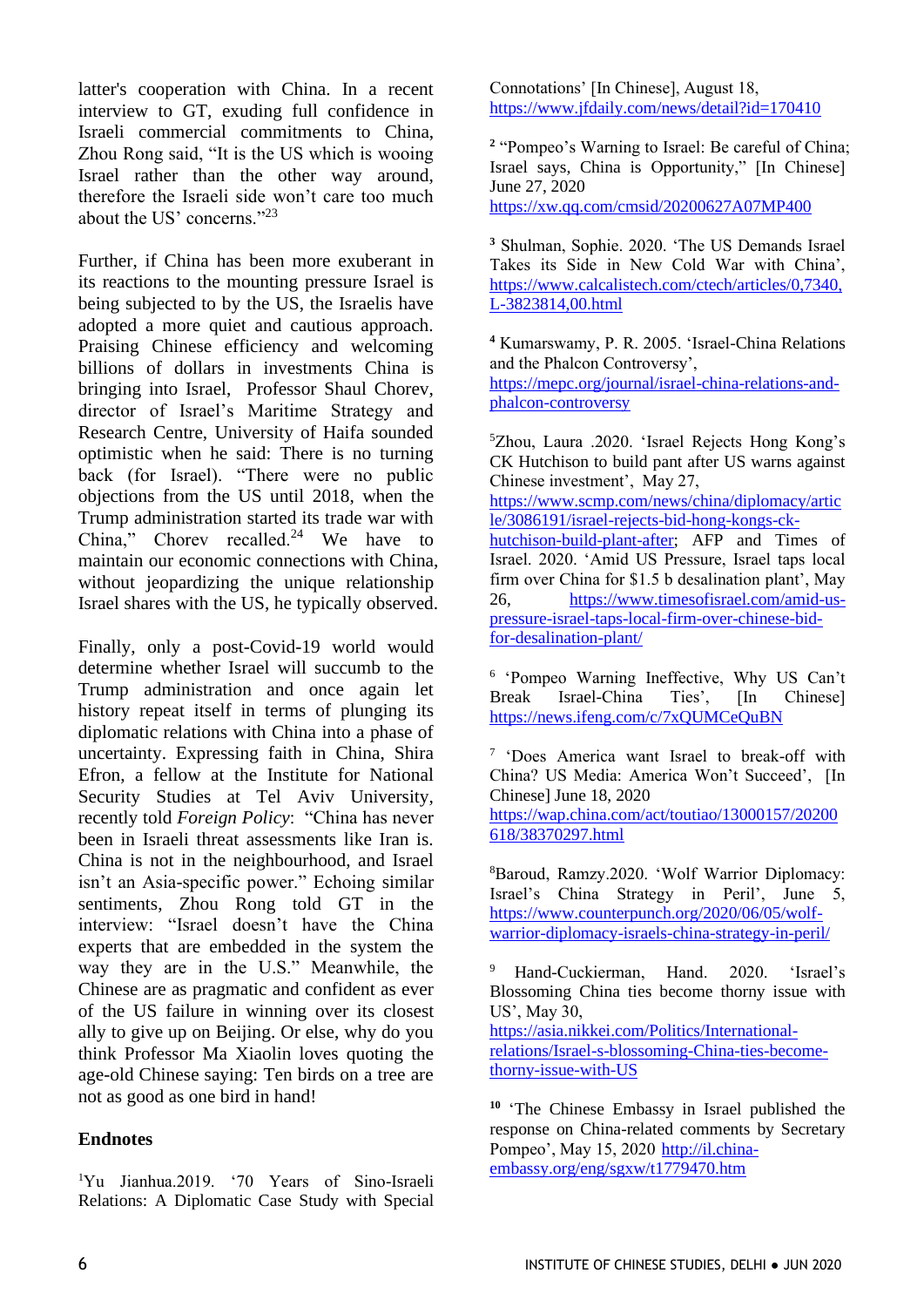**<sup>11</sup>**'Israeli exports to China up 9.8 pct during January-May despite COVID-19', June 18, 2020 [http://www.xinhuanet.com/english/2020-](http://www.xinhuanet.com/english/2020-06/18/c_139149569.htm) 06/18/c 139149569.htm

<sup>12</sup> Caution is needed for Chinese Firms to make overseas acquisitions', May, <http://www.globaltimes.cn/content/1187565.shtml>

<sup>13</sup>'Israeli Business remain eager for Chinese market despite mounting pressure from US', June 16, 2020

<http://www.globaltimes.cn/content/1191783.shtml>

 $14$ Ibid

<sup>15</sup>Ma Xiaolin. 2020. 'Pompeo visits Israel: Kills 'Four Birds' with One Stone', May 16 [In Chinese] [http://opinion.people.com.cn/n1/2020/0516/c1003-](http://opinion.people.com.cn/n1/2020/0516/c1003-31711452.html) [31711452.html](http://opinion.people.com.cn/n1/2020/0516/c1003-31711452.html)

 $16$ Ibid

<sup>17</sup>Yu Jianhua. 2019. '70 Years of Sino-Israeli Relations: A Diplomatic Case Study with Special Connotations', [In Chinese], August 18, <https://www.jfdaily.com/news/detail?id=170410>

<sup>18</sup>'PA to strengthen ties with China, to seek Chinese support to prevent West Bank annexation by Israel'. [In Chinese] Israel & M-E Studies, Sichuan International Studies University (SISU), June 2, 2020

<http://column.sisu.edu.cn/cis/info/1003/1762.htm>

 $19$ Ibid

<sup>20</sup>'PA to strengthen China relations to prevent Israel's West Bank annexation', June 1, [https://www.jpost.com/international/pa-to-](https://www.jpost.com/international/pa-to-strengthen-china-relations-to-prevent-israels-west-bank-annexation-629951)

[strengthen-china-relations-to-prevent-israels-west](https://www.jpost.com/international/pa-to-strengthen-china-relations-to-prevent-israels-west-bank-annexation-629951)[bank-annexation-629951](https://www.jpost.com/international/pa-to-strengthen-china-relations-to-prevent-israels-west-bank-annexation-629951)

 $^{21}$ Ibid

<sup>22</sup>Cited in 'Pompeo goes to Israel wearing US National flag patterned face mask', 14 May [In Chinese]

[http://share.wukongwenda.cn/answer/68264997748](http://share.wukongwenda.cn/answer/6826499774850531592/?origin_source=user_profile_answer_tab) [50531592/?origin\\_source=user\\_profile\\_answer\\_tab](http://share.wukongwenda.cn/answer/6826499774850531592/?origin_source=user_profile_answer_tab)

<sup>23</sup>'Israeli Business remain eager for Chinese market despite mounting pressure from US', June 16, 2020

<http://www.globaltimes.cn/content/1191783.shtml>

<sup>24</sup>Mitnick, Joshua. 2020. 'Why the US Can't Get Israel to Break Up With China', June 16 , [https://foreignpolicy.com/2020/06/16/us-israel](https://foreignpolicy.com/2020/06/16/us-israel-china-deals/)[china-deals/](https://foreignpolicy.com/2020/06/16/us-israel-china-deals/)

*The views expressed here are those of the author and not necessarily of the Institute of Chinese Studies.*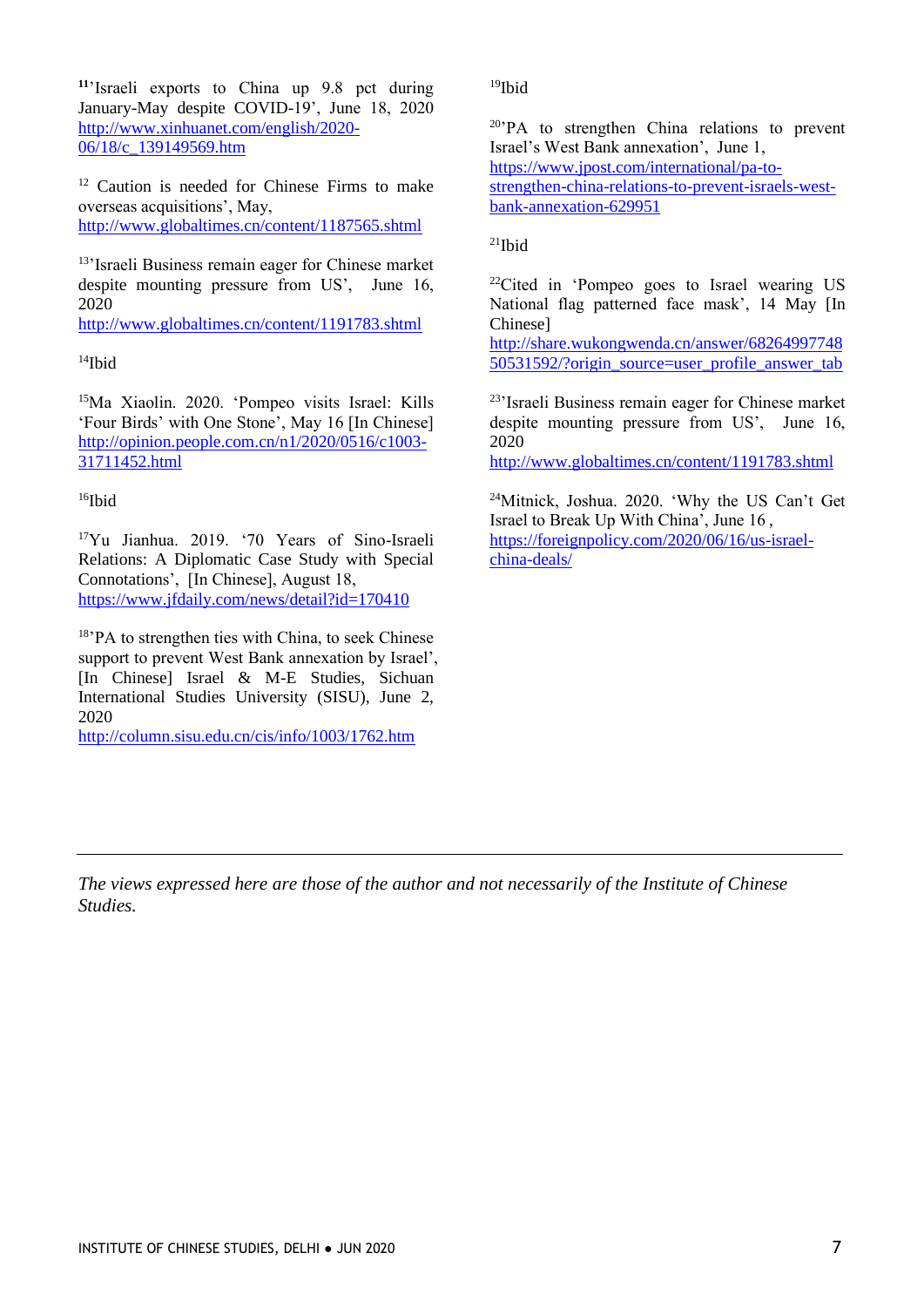#### **ICS ANALYSIS** *Back Issues*

| <b>Issue No/ Month</b> | Title                                                                                                                             | <b>Author</b>                        |
|------------------------|-----------------------------------------------------------------------------------------------------------------------------------|--------------------------------------|
| No.104 Jun 2020        | India and China in the Post-Covid World                                                                                           | Shivshankar Menon                    |
| No.103 May 2020        | China's Belt and Road Initiative: History in the Making                                                                           | Priyanka Madia                       |
| No.102 May 2020        | China, WHO and the Covid-19 Pandemic                                                                                              | <b>Bhaskar</b><br>Balakrishnan       |
| No.101 May 2020        | Covid-19 Pandemic and Contextualising South Korea's<br><b>SUCCESS</b>                                                             | Sandip Kumar Mishra                  |
| No.100 April 2020      | Epidemics and their Urban Context: COVID-19 and Lessons<br>from Wuhan                                                             | Madhurima Nundy                      |
| No.99 April 2020       | Tracing the Informal: Analyzing Labour Legislation in China                                                                       | Reeja Nair                           |
| No.98  April 2020      | China's Post COVID-19 Path to Normalcy: Parallels for India                                                                       | Santosh Pai                          |
| No.97 April 2020       | China's Capabilities in Disruptive Technologies and its<br>Implications                                                           | Lt. General SL<br>Narasimhan         |
| No.96  April 2020      | What does the Pandemic of COVID-19 Tell Us About the<br>Economic Security as a Factor of Competitiveness? An<br>Exercise on China | Elena G Popkova<br>and Bruos S Sergi |
| No.95  April 2020      | Asia's Geopolitical Challenges and Future Order: China Factor                                                                     | <b>Biren Nanda</b>                   |